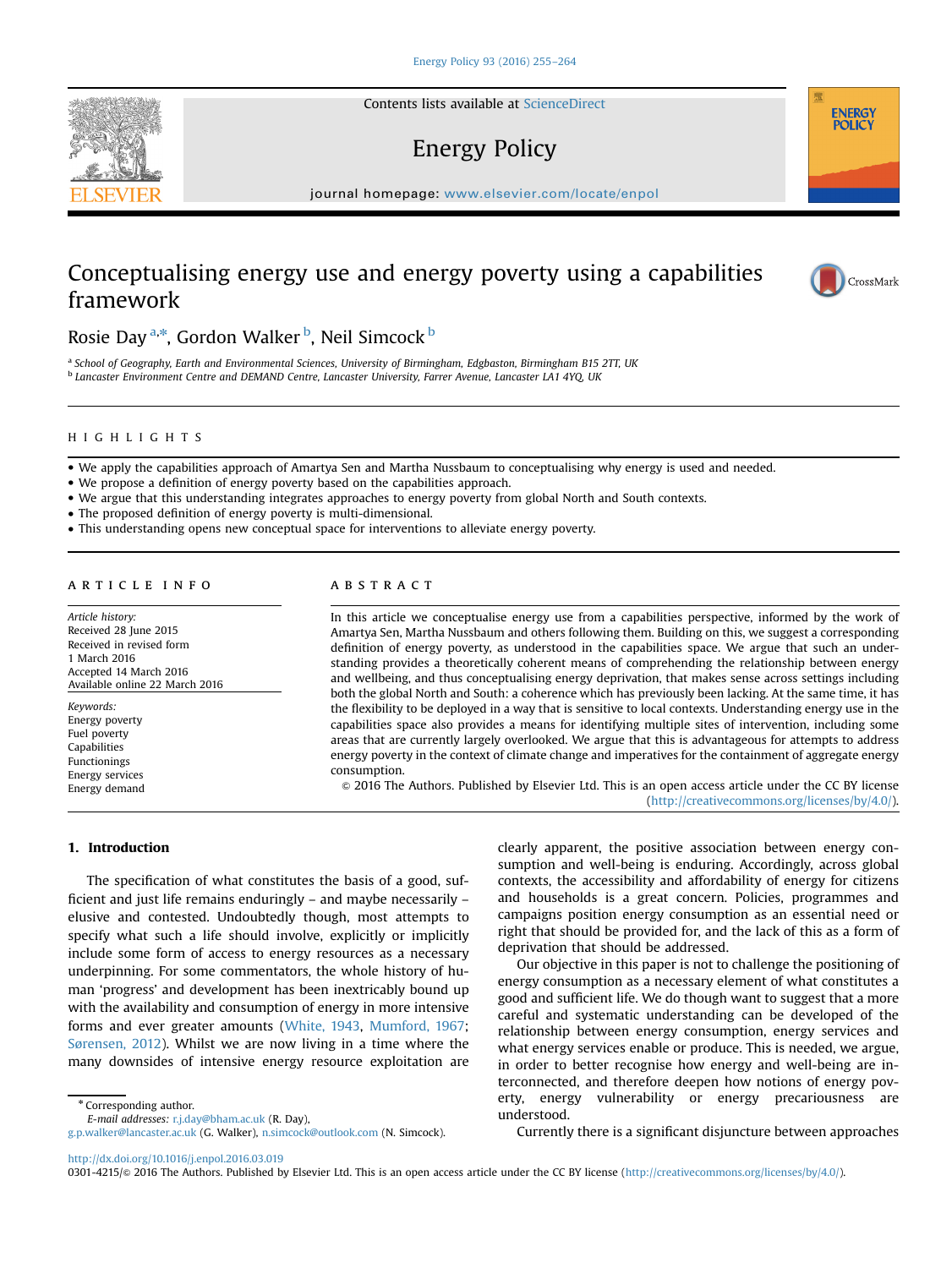to conceptualising and monitoring the relationship between energy and wellbeing in different parts of the world, particularly between more developed and less developed regions. Despite sometimes similar terminology such as 'energy poverty' being deployed, these areas of work have tended to progress separately and with little cross referencing ([Bouzarovski and Petrova, 2015\)](#page-8-0), which might signify missed opportunities for developing more fundamental understanding. More than that, concerns over energy poverty in more developed regions can be seen as serving to sustain if not increase levels of energy consumption, thereby conflicting with the global need for a reduction in energy use and associated carbon emissions; whilst global objectives for restricting energy consumption can, in parallel, be seen as in conflict with the needs of much of the Global South to extend energy infrastructures and access to energy services ([Sen, 2014](#page-9-0)). A coherent framework allowing comparable analysis across contexts might be valuable in achieving a better understanding of distributions and inequalities across different scales from regional and national to global and thus allow situations and claims in one context to be placed within the context of another. The aim of this paper is to propose such a framework, which we do by using the capabilities perspective pioneered by Amartya Sen and Martha Nussbaum ([Sen, 1992,](#page-9-0) [1993](#page-9-0), [1999](#page-9-0); [Nussbaum, 2000,](#page-8-0) [2003,](#page-8-0) [2011](#page-8-0)). This builds on our previous work ([Day and Walker, 2011](#page-8-0); [Day, 2012;](#page-8-0) [Walker](#page-9-0) [and Day, 2012\)](#page-9-0) where we argued that the capabilities perspective provided an advantageous framework for understanding what energy is for, and thereby to conceive of energy vulnerability. Here we set out a detailed explanation of how this applies and why the capabilities framework provides a comprehensive approach, with potential for both integrating other perspectives and understanding them in relation to each other. Based on this we propose a capabilities-based definition of energy poverty which may be used as the basis for assessing the situations of households across a wide variety of regional contexts.

The discussion that follows moves through a number of stages. We first review different ways in which the relationship between energy consumption and well-being have been framed and articulated within academic analysis, advocacy work and policy measures, moving from global North to global South contexts. We next introduce the capabilities approach of Sen and Nussbaum, which we suggest can provide the core of a framework for conceptualising what energy is needed for. We then think through energy poverty from this perspective and consider the opportunities for interventions that it suggests. We conclude by reviewing the advantages and implications of the capabilities-informed framework that we have proposed. In order to bound the scope of the paper to some degree, and because domestic settings are the main focus of energy poverty and energy and development work worldwide, we develop our argument in relation to forms of energy use taking place in homes, therefore excluding for example transport related energy use and energy use in non-domestic work contexts. Nevertheless, the framework we suggest has the potential to be developed beyond this scope.

## 2. Energy and well-being in the UK and other more developed regions

The general relationship between energy use and well-being has long been articulated, permeating for example the period of electricity grid expansion in more economically advanced countries during the first half of the 20th Century ([Hughes, 1993;](#page-8-0) [Nye,](#page-8-0) [1999](#page-8-0); [Harrison, 2013\)](#page-8-0). However, beginning in the UK in the 1980s, concerns about the detrimental impacts of the under-consumption of energy gathered momentum, expressed through the language of 'fuel poverty', and garnering policy, civil society campaigning and research attention. In the UK, this agenda has always been dominated by concerns about the affordability of heating specifically, linked with anxieties about the public health effects of cold homes. Annual 'excess winter deaths' statistics for the UK show every year a peak in the number of deaths during winter months that run to the tens of thousands (Offi[ce for National Statistics,](#page-8-0) [2014\)](#page-8-0). This peak is far larger than many countries with colder climates, a fact which is generally attributed to the poor energy efficiency of the UK housing stock, making houses expensive to heat. Following the influential work of [Boardman \(1991\)](#page-8-0) and after much activist campaigning, a definition of fuel poverty was established in UK policy in 2001 as a household needing to spend more than 10% of their income to achieve a satisfactory heating regime, (as well as other energy services – although this addendum is often overlooked in much of the discourse around fuel poverty: [Simcock and Walker, 2015](#page-9-0)). This was revised in 2013 in England to a new 'low incomes high costs' definition, whereby to be classified as fuel poor, a household must have a relatively energy inefficient home, and stand to be left in relative income poverty as a result of paying fuel bills assuming they heat their home to the recommended regime ([Hills, 2011](#page-8-0)). Policy to combat fuel poverty in the UK has accordingly focused to some extent on relieving affordability, through a limited number of direct payments to older person and some low income households specifically to help with winter heating,<sup>1</sup> and to a greater extent on improving the energy efficiency of people's homes.<sup>2</sup> The detrimental outcomes of living in fuel poverty are implicit rather than explicit in official formulations, but the logic of the discourse points to both poor health and reduced income to meet other needs.

The UK's framing of 'fuel poverty' has been influential and is reflected in research and policy on energy and wellbeing in other developed economies. Researchers in New Zealand have also focused on housing energy efficiency and the affordability of heating, linking this with a similar problem to the UK of excess winter deaths and hospitalisations [\(Howden-Chapman et al., 2012;](#page-8-0) [Vig](#page-9-0)[gers et al., 2013;](#page-9-0) [O'Sullivan et al., 2012\)](#page-8-0). In Europe, fuel poverty has been researched using the EU survey data on households' ability to heat the home, occurrence of damp and mould, and energy bill arrears (e.g. [Healy and Clinch, 2002](#page-8-0); [Thomson and Snell, 2013\)](#page-9-0). Other research in post-soviet Europe has also concentrated on the affordability of heating services, linking problems with poor quality housing ([Buzar, 2007](#page-8-0); [Tirado Herrero and Ürge-Vorsatz,](#page-9-0) [2012](#page-9-0); [Petrova et al., 2013](#page-8-0)); as has post-crisis research in Greece ([Santamouris et al., 2013](#page-9-0)). In terms of official framings, Ireland, with similar climatic and housing issues to the UK, has defined fuel poverty as 'the inability to afford adequate warmth in a home, or the inability to achieve adequate warmth because of the energy inefficiency of the home' (Offi[ce for Social Inclusion, 2007](#page-8-0) p67) and again, concerns centre on the health effects of cold and damp housing [\(Healy and Clinch, 2004](#page-8-0); [McAvoy, 2007](#page-8-0)). France's policy definition defines 'energy precariousness' as a person encountering 'particular difficulties in their accommodation in accessing the necessary energy supply to satisfy basic needs, due to inadequacy of financial resources or of housing conditions' ([De Quero and](#page-8-0) [Lapostolet, 2009](#page-8-0) p16, translated). Although less directly focused on heating, this reproduces a similar understanding, and research in France has also focused on dwelling and heating efficiency and affordability ([Dubois, 2012](#page-8-0)).

A minority of European research concerned with energy affordability has looked beyond heating as the energy service of

 $1$  E.g. the Winter Fuel Payment, Warm Home Discount and the Cold Weather Payment [https://www.gov.uk/browse/bene](https://www.gov.uk/browse/benefits/heating)fits/heating.

<sup>2</sup> Currently via the Green Deal and the Energy Company Obligation programmes [https://www.gov.uk/energy-grants-calculator](http://https://www.gov.uk/energy-grants-calculator).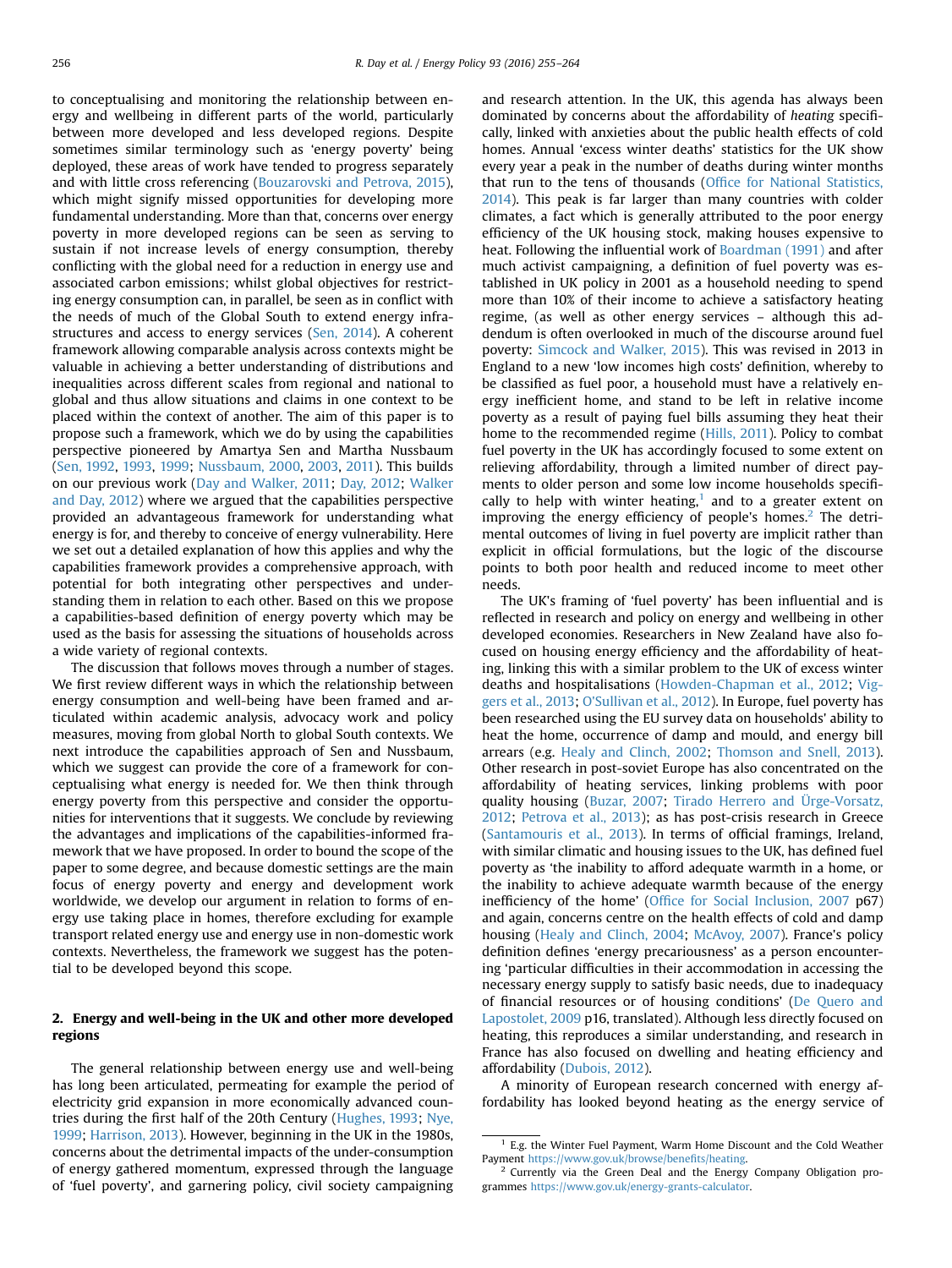concern: [Brunner et al. \(2012\)](#page-8-0) in Vienna, Austria examined low income households' rationing of both heating and lighting, as well as their coping with energy bills in a more general sense; [Santa](#page-9-0)[mouris et al. \(2007\)](#page-9-0) acknowledged air conditioning for summer cooling as a significant energy demand in Greece although they remained more focused on heating. Cooling alongside heating was also addressed by [Harrison and Popke \(2011\)](#page-8-0) in a rare use of the term 'energy poverty' in US research, examining poorer households' struggle to maintain thermal comfort in the climate of North Carolina as an outcome of an assemblage of housing and infrastructural materialities alongside socio-economic conditions. In US policy and practice, weatherisation programmes provide the closest analogy to fuel poverty policy, the language and purpose focused on weather and property interactions, but in terms of both warmth and keeping cool (Offi[ce of Energy Ef](#page-8-0)ficiency and Re[newable Energy, undated\)](#page-8-0). The notion of fuel poverty or energy vulnerability being configured by an assemblage of material, socioeconomic and political conditions was also developed in our previous work [\(Day and Walker, 2013](#page-8-0)) and recently in [Bouzarovski](#page-8-0) [and Petrova's \(2015\)](#page-8-0) wider European research. Such expanded notions of fuel or energy poverty in Europe/US/Australasian contexts however are rare, and currently underdeveloped.

Within the global North discourse, there is some recognition that energy needs vary from household to household, or that being in fuel poverty has larger potential impacts on some people than others. English policy for example categorises some households as 'vulnerable' with respect to fuel poverty: such households are those with at least one member who is elderly, disabled or very young. In Scotland, a 2 °C higher living room temperature is prescribed for 'elderly and infirm' households [\(Scottish Executive,](#page-9-0) [2002\)](#page-9-0); across the UK a 'winter fuel payment' is paid to older households ([Gov.uk, 2015](#page-8-0)). Research and campaigning has also sought for greater recognition of the specific needs and vulnerabilities of particular groups including the disabled [\(Snell et al.,](#page-9-0) [2014\)](#page-9-0) and the terminally ill [\(Macmillan Cancer Support, 2009\)](#page-8-0); again largely with respect to heating but also hot water for washing.

The dominant discourse around energy and well-being in the global North is therefore repeatedly focused on thermal comfort, mainly warmth through heating as an essential service, with other energy uses being acknowledged, but little discussed. It is an affordability and service based understanding of energy poverty, with a narrow view of the essential services. Regarding impacts of fuel/ energy poverty, concerns about excess mortality and poor health dominate, with other impacts rather under-explored. That individuals' needs might differ is weakly acknowledged in some policy, but again largely with respect to heating. Despite the language of fuel poverty, there is little conceptual linkage with wider understandings of poverty and how that is manifest. However, there is a rather different set of understandings in work relating to energy needs and wellbeing in the global South, to which we now turn.

## 3. Approaches to energy needs and energy poverty in the global South

The energy situation in much of the global South is of course very different from that in the North. Billions of people especially in rural areas lack access to clean and reliable energy, instead depending on solid fuels such as biomass and coal, frequently obtainable in relatively small amounts, for basic needs such as cooking. This situation, typically termed 'energy poverty', is closely connected in research, policy and advocacy literatures with a range of adverse outcomes. Burning biomass or low grade fuels creates high levels of indoor air pollution, which affects the health women and children especially [\(Bruce et al., 2000](#page-8-0); [WHO, 2004;](#page-9-0) [UNDP, 2005a\)](#page-9-0); gathering fuel is time consuming and again often done by women and (female) children, restricting time for income generating work and education; and a lack of energy restricts labour productivity. As such, access to affordable clean energy has been identified as crucial to realisation of many of the Millennium Development Goals [\(WHO, 2004](#page-9-0), [2010;](#page-9-0) [Modi et al., 2005;](#page-8-0) [UNDP,](#page-9-0) [2005b\)](#page-9-0). The services that clean, reliable energy allows including lighting, mechanical power, communications and transport, facilitate productivity and in addition, cleaner fuels improve health, and removing the necessity to collect firewood and waste allows women to do alternative things and children to go to school ([Modi](#page-8-0) [et al., 2005\)](#page-8-0). Underpinning the idea of energy poverty in the Global South then, is a much more comprehensive understanding of the ways in which energy and energy services are connected to socio-economic development, wellbeing and quality of life.

There have been various moves to measure energy poverty, which take varying approaches. Many focus on the actuality of access to 'modern' or 'conventional' energy sources. 'Modern' fuels may include charcoal, kerosene, LPG, and biofuels, as well as electricity, which are more efficient, reliable and cleaner than traditional biomass fuels of wood and animal waste ([UNDP,](#page-9-0) [2005a\)](#page-9-0), although grid electricity and natural gas are often seen as the optimum. The idea of the 'energy ladder' is sometimes used to denote a spectrum of fuel cleanliness, moving 'up' the ladder being linked with increasing level of household prosperity ([Hosier and](#page-8-0) [Dowd 1987;](#page-8-0) [UNDP, 2005b](#page-9-0)). The access approach assumes that with modern fuels comes a better level of services with fewer adverse impacts [\(Mirza and Szirmai, 2010](#page-8-0)) and so access is taken as an indicator of better outcomes in a more general sense. Nevertheless the focus on access alone is recognised as simplistic.

An alternative approach has been to focus on the total amount of energy that households are able to routinely consume and researchers have attempted to define minimum acceptable levels against which actual consumption can be measured, based on a set of goods and services. The threshold level varies: the [UN AGECC](#page-9-0) [\(2010:p9\)](#page-9-0) proposes 1200 kW h per person per year as a starting target for development programmes; [Modi et al. \(2005:9\)](#page-8-0) define minimum need in 'the poorest countries' as 50 kgoe per person per year for just cooking and lighting which equates to only 58.15 kW h. [Mirza and Szirmai \(2010\)](#page-8-0) cite a recommendation that a threshold should be set at the level which supports reaching a level of 0.8 on the Human Development Index and calculate that for their study area of rural Pakistan, this would be 8140.6 kW h per capita per year. This latter approach is based around an idea of broad-based human development (represented by the HDI) and is related to the capabilities framework which we discuss below. However the above approaches take a highly standardised approach to needs, assigning the same level per capita.

More recently, a few researchers and organisations have started to approach the diagnosis of energy sufficiency/energy poverty from the basis of the energy services accessed or achieved, which would be in line with the recognition discussed above that a range of energy services are crucial for eliminating poverty and realising the millennium development goals ([Modi et al. 2005;](#page-8-0) [UNDP,](#page-9-0) [2005b\)](#page-9-0). This approach to energy poverty does not make any assumptions about the amount of energy or fuel needed to produce the energy services, but rather looks at what is actually usefully delivered to households. Which services are considered essential differs a little between researchers and organisations, as does the method of measurement and calculation of energy poverty rates. [Nussbaumer et al. \(2012\)](#page-8-0) compose an indicator of Multi-dimensional Energy Poverty (MEP) based on the indicators of a household using modern cooking fuel, having access to electricity for lighting, having a fridge, having a TV/radio (for entertainment and education), and having a phone (for communication). They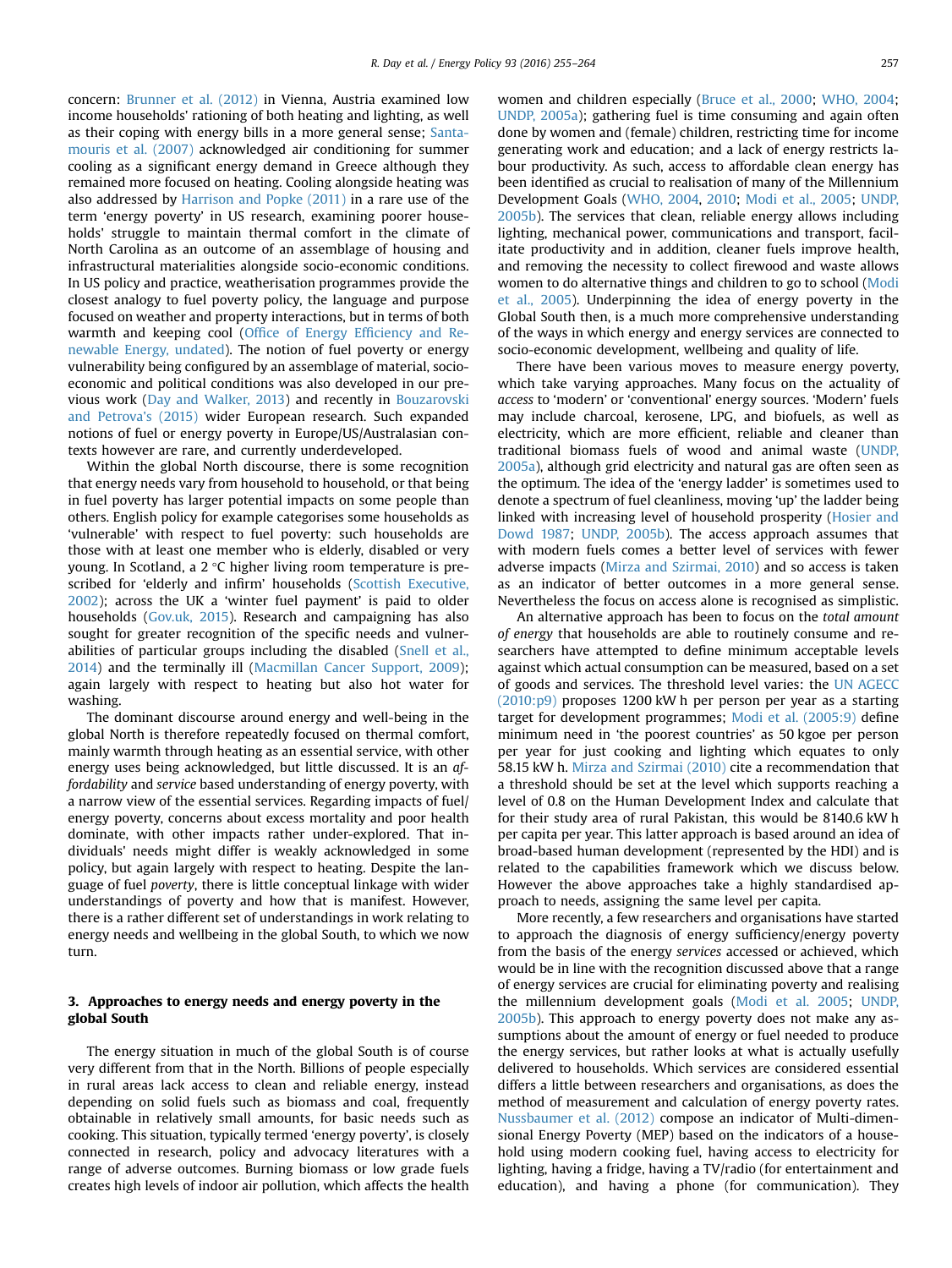acknowledge the importance of space heating and cooling, other appliances such as water heaters and washing machines, and mechanical power, but these are not included in their indicator as they argue that data availability constraints in many countries would make this unworkable, and their aim is to develop an indicator that can be used to compare countries. The NGO Practical Action similarly developed an indicator of Total Energy Access, which measures households against prescribed minimum service standards for lighting, cooking and water heating, space heating, space and food cooling and ICTs [\(Practical Action, 2012\)](#page-8-0). They also stipulate that the household should not spend more than 30 min per day per household collecting fuel (see also [Mirza and Szirmai](#page-8-0) [\(2010\)](#page-8-0) for conceptualising inconvenience and time costs as part of energy poverty).

These energy service orientated measures are probably the most comprehensive approaches for defining and measuring energy poverty to date, across contexts. In being multi-dimensional, they recognise that energy is needed for achieving a range of outcomes related in different ways to well-being. They also potentially provide a means of assessing at a household level where the service gaps are and what the priorities for action should be, recognising that these will vary among households, communities and regions. They connect with a multi-dimensional model of poverty and development, and in this sense are more nuanced than the 'access' and 'total energy' approaches.

These are advantages not just in terms of understanding energy poverty in less developed regions, but also, we argue, in comparison to the current approaches in the global North that we reviewed in the previous section. As such, work in the UK, Europe and more developed world settings concerned with energy needs and energy poverty may benefit from thinking along similar lines to these multi-dimensional concepts. This is an argument also being recently made by others: [Bouzarovski and Petrova \(2015\)](#page-8-0) have argued for an energy needs and services based approach to understanding energy vulnerability that overcomes apparent boundaries between fuel poverty and energy poverty. However, transposing ideas of energy need across different contexts is clearly problematic. If an approach to understanding energy needs and energy poverty is to have very wide applicability, it cannot be linked to a fixed notion of necessary energy sources, amounts or even services, but rather must relate to a more general set of outcomes. Capability theory we contend offers a useful framework to do this.

References to capability theory and/or the ideas of capabilities and functionings have been made to a limited degree in previous work on energy poverty and energy vulnerability ([Day and Walker,](#page-8-0) [2011;](#page-8-0) [Walker and Day, 2012;](#page-9-0) [Nussbaumer et al., 2012](#page-8-0); [Bouzarovski](#page-8-0) [and Petrova, 2015](#page-8-0)) but without significant or systematic development; It is also indirectly an influence where the Human Development Index is referred to (e.g. [Mirza and Szirmai, 2010](#page-8-0)). The strongest use of capability theory in connection with energy needs is made by [Sovacool et al. \(2014\),](#page-9-0) where it is deployed, along with other conceptual resources, to build an argument as to why access to energy should be understood as a matter of justice. However their argument remains rather abstract, and in the territory of global justice. Our intention here is to put forward a more specific set of proposals as to how and why energy poverty can be defined in capabilities terms. We first explain the key elements of capability theory, before we move on to applying this to conceptualise and define energy poverty at the individual and household level.

#### 4. Capability theory

Capability theory (sometimes also referred to as a perspective, approach or framework) was first developed by Amartya Sen and Martha Nussbaum, to some extent working together but latterly more independently [\(Sen, 1992,](#page-8-0) [1999;](#page-8-0) [Sen and Nussbaum, 1993;](#page-9-0) [Nussbaum, 2000](#page-9-0), [2011](#page-9-0)). It is an approach to conceptualising the purpose and aims of economic development. Both Sen and Nussbaum were dissatisfied with development approaches that focused purely on material wealth, and which generally measured success in terms of increase in household incomes or in aggregate GDP. They argued that the aggregate measure is unsatisfactory as it does not take account of wealth distribution or the position of the poorest, whilst both GDP and household income as measures of progress disregard many factors that are crucial in quality of life. Instead, Sen and Nussbaum argue that the focus of social and economic development should be on wider human flourishing, and on what people can achieve and do.

The capability approach they propose as an alternative uses two linked concepts: functionings and capabilities, which relate to individuals. Functionings are defined as 'beings and doings' [\(Sen,](#page-9-0) [1992](#page-9-0) p40) – they can include states such as being in good health, and activities such as undertaking paid work. Capabilities are the actual or real opportunities to realise given functionings, whether one chooses to at any particular time or not. Because both theorists (Sen especially) put a high value on freedom to choose, they believe that capabilities should be the object of concern rather than functionings, because a focus on functionings – what a person actually does in their day to day life – would dictate a particular way of living. Promoting capabilities maximises opportunities, but leaves the individual free to decide what kind of life they value. Their proposition then is that development programmes should be aiming to increase the capabilities of individuals, and should be evaluated in these terms.

Poverty or underdevelopment is therefore conceptualised as capability deprivation ([Sen, 1993](#page-9-0); [Alkire, 2007](#page-8-0)) – the lack of capability to achieve crucial and valued functionings such as being in good health, engaging in education or in paid work, maintaining meaningful relationships. Because a range of capabilities is acknowledged, the capability approach can be seen as a multidimensional approach to poverty. Other multidimensional approaches such as the basic needs school also grew out of critiques of the GDP based development models (e.g. [Stewart, 1985](#page-9-0); [Doyal](#page-8-0) [and Gough, 1991](#page-8-0)), but the capability approach is distinct in its attempt to encompass wider human flourishing.

Inequalities, it follows, should also be evaluated in the capability space, by focusing on the capabilities that individuals have rather than on their income or other 'primary goods' as a Rawlsian perspective would [\(Rawls, 2009\)](#page-8-0). Sen puts forward an important argument as to why this is the case: he reasons that individuals cannot convert income to outcomes at the same rate, for reasons which include i) personal differences to do with e.g. age, gender, disability, illness; ii) environmental diversities such as climatic conditions, pollution; iii) variations in social conditions, e.g. crime, social networks; iv) differences in community requirements e.g. social norms and ways of behaving; and v) distribution within the family [\(Sen, 1999](#page-9-0), see also [Nussbaum, 2000](#page-8-0)). Incomes therefore cannot be taken as a reliable proxy for outcomes, and to Sen, it is these outcomes that should be the object of concern, therefore they should be the direct focus. Sen also argues that capabilities are a better focus than utility outcome measures such as happiness or satisfaction. Although usefully bringing in a subjective perspective, utility is too influenced by expectations: people very badly off to start with may be made a lot happier by very little material gain, whilst the better off would expect more for the same rise in happiness (the problem of adaptive preferences: see [Nussbaum, 2000](#page-8-0), [2011](#page-8-0)).

In trying to implement a capability orientated approach in any domain, the key question quickly arises of what capabilities we should be concerned about. Not all capabilities are equally as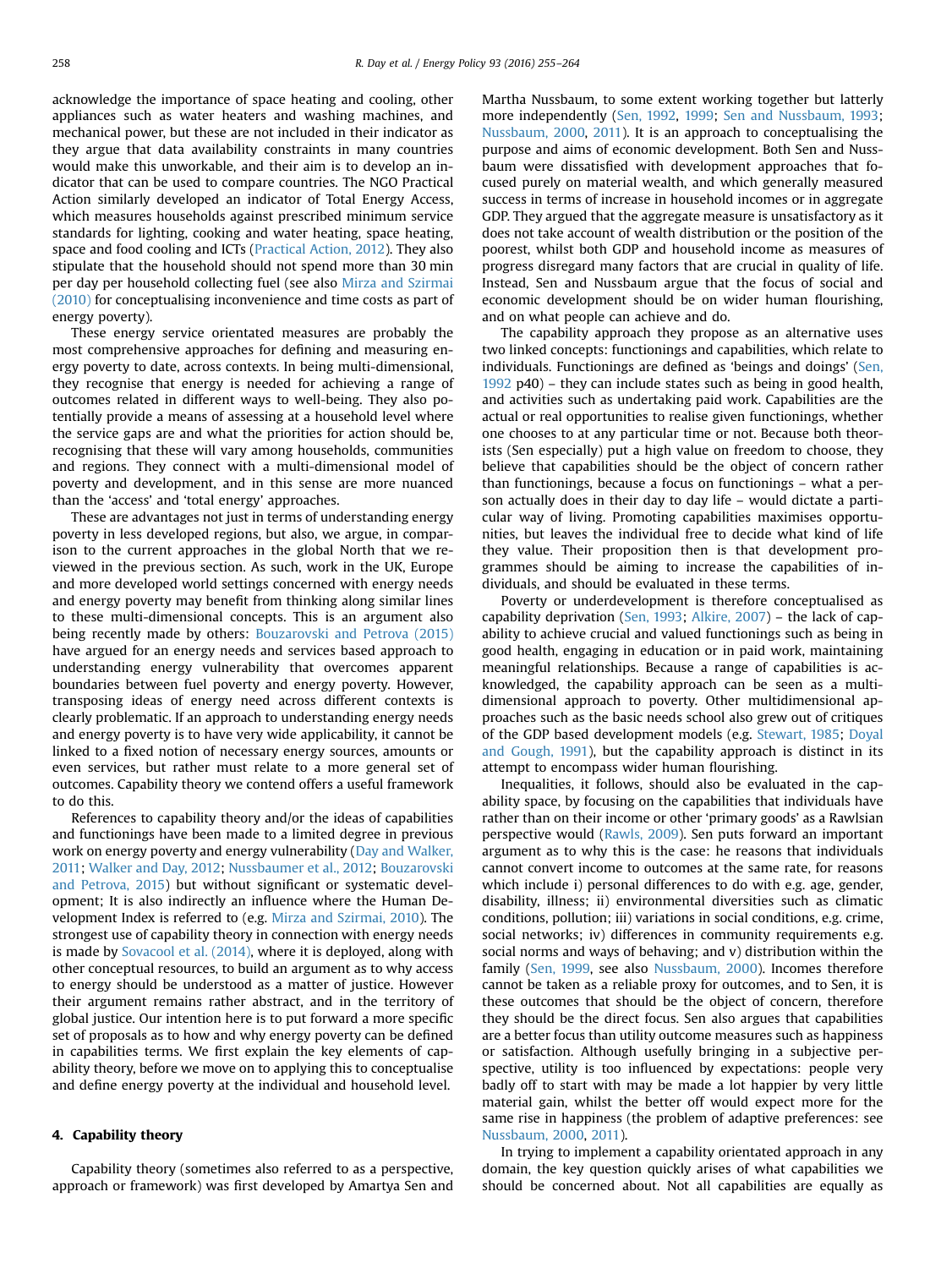important for quality of life and well-being [\(Sen, 1993;](#page-9-0) [Nussbaum,](#page-8-0) [2000](#page-8-0)). A lot of debate has centred on the issue of what the valued capabilities should be, and whether and how these can be defined, and here Sen and Nussbaum diverge in their approaches. [Nuss](#page-8-0)[baum \(2000,](#page-8-0) [2003\),](#page-8-0) with a background in philosophy, has drawn on various philosophical work including Aristotle and Marx to propose a list of central capabilities, $3$  essential for human dignity, which she argues all governments should seek to ensure for their citizens. In doing so, she has been criticised as unreflexively modernist as well as ethnocentric in values ([Kapur, 2001;](#page-8-0) [Menon,](#page-8-0) [2002\)](#page-8-0); however she maintains that the list was meant to be open to debate and customisation. Her items are indeed highly abstract and general and would need contextual specification ([Olson and](#page-8-0) [Sayer, 2009\)](#page-8-0).

Sen on the other hand has always refused to define an essential capability set, and argues instead that societies should decide through deliberative processes what entitlements are appropriate to that context. This has the benefit of ensuring that necessary value judgements are made explicitly and openly (see [Sen, 1999;](#page-9-0) [Alkire, 2002,](#page-8-0) [2007\)](#page-8-0); it is also more flexible in allowing contextual variation in what is considered to be needed. For Sen, the deliberation is a crucial aspect, as it is through this that 'the emergence of shared values and commitments' (1999 p253) is possible. However, this approach has been criticised as too unwieldy to be realistically usable as an alternative to using measures such as income or primary goods ([Rawls, 1999\)](#page-8-0). Concerns have also been raised as to whether such deliberation could be really inclusive, and not merely uphold the interests of the already powerful [\(Dean,](#page-8-0) [2009\)](#page-8-0). This is a concern which applies to deliberative and participatory processes more widely (e.g. [Young, 1990;](#page-9-0) [Cooke and Ko](#page-8-0)[thari, 2001\)](#page-8-0) and it has also been pointed out that such deliberation does not preclude misguided or immoral functionings being agreed upon [\(Stewart, 2005\)](#page-9-0). The debates about how to select and specify capabilities continue, therefore, but beyond Sen, who remains vague on methodological specifics, useful work has been developed to guide the implementation of a capability approach with strong deliberative aspects ([Frediani, 2006;](#page-8-0) [Biggieri et al.,](#page-8-0) [2006;](#page-8-0) [Alkire, 2007](#page-8-0)), whilst others have combined a more Nussbaum-style theoretically informed a priori list specification with some aspect of discussion or deliberation ([Robeyns, 2003](#page-8-0); [Burch](#page-8-0)[ardt and Vizard, 2011\)](#page-8-0). Another key methodological debate concerns how, and to what extent, capabilities can be measured (given that they are possibilities that may not be actualised), rather than functionings, which are what people can be seen to be doing. Again the various methods proposed take different approaches, with more quantitative ones tending to find functionings more practical to measure, or attempting a combination of functionings and capabilities [\(Comin, 2008;](#page-8-0) [Anand et al., 2009](#page-8-0); [Burchardt and](#page-8-0) [Vizard, 2011](#page-8-0)).

Arguably the biggest impact of the capabilities approach has been in the development of the UN's Human Development Index ([UNDP, not dated](#page-9-0)), which uses the three dimensions of income, education and life expectancy to compile a comparative index of the degree of development of societies around the world. It is though only a partial mobilisation of the theory, designed pragmatically to capture the most basic dimensions while working with data available in most countries. Another notable (partial) application of the approach is by the UK's Equality and Human Rights Commission, who monitor and measure equality through a capability-based framework [\(Equality and Human Rights Com](#page-8-0)[mission, 2015\)](#page-8-0). Academics and practitioners have variously

discussed or advocated capability based approaches in numerous social and welfare policy fields, including higher education, public mental health, hazard impact analysis, and disability support (e.g. [Burchardt, 2004](#page-8-0); [Walker, 2005;](#page-9-0) [Hopper, 2007;](#page-8-0) [Gardoni and Mur](#page-8-0)[phy, 2009](#page-8-0)). We now move on to discussing how the capability approach can be applied to domestic energy consumption.

#### 5. Thinking about energy usage in the capability space

It is a well rehearsed argument now that energy demand is not for energy per se, but for the services energy use can provide such as lighting, cooking, heating and cooling ([Sovacool et al., 2014;](#page-9-0) [Wilhite et al., 2000\)](#page-9-0). Indeed, some of the approaches to energy poverty discussed earlier, such as Nussbaumer et al.'s MEP index and Practical Action's TEA measure, are explicitly orientated to this. Our proposition is that this line of reasoning should be taken a step further, and that consumption of energy services should be understood as linked to the quest for certain capabilities. To use Nussbaum's terms [\(Nussbaum, 2000](#page-8-0)), energy is a material prerequisite to achieving valued capabilities (see also [Sovacool et al.,](#page-9-0) [2014\)](#page-9-0).

In expanding this point we find it useful to think of capabilities in different levels or classes. [Smith and Seward \(2009\)](#page-9-0) make a useful distinction between what they call 'basic' and 'secondary' capabilities. Basic capabilities are those that Nussbaum (and Sen in the examples he provides) define in broad and generic forms and that they see as most fundamental or substantial, for example 'bodily health' and 'bodily integrity' to take two from Nussbaum's list of ten central capabilities. Secondary capabilities are more 'concrete' and 'specific' ([Smith and Seward, 2009\)](#page-9-0) and are seen as component parts of materialising one or more basic capabilities. In this sense, secondary capabilities can be positioned as precursors to basic ones. These secondary capabilities are important, Smith and Seward argue, because 'the secondary level gets to the heart of where most research and learning about capability resides' (p229) and it is at a secondary level where theorisation is necessary to identify the mechanisms through which capabilities are 'actualised'.

Thinking about this distinction with our interest in energy consumption and energy services, whilst a basic capability might be being in good health, various secondary capabilities would be needed to underpin this, including being able to keep adequately warm or cool, and being able to acquire and cook nutritious meals, which would require energy services of heating, cooling and cooking.<sup>4</sup> Taking another basic capability such as having social respect, this might require, among other things, being able to wash oneself and ones clothes, which are likely to require the energy service of hot water, as well as potentially the power for a shower and/or washing machine if these technologies are implicated in context.

So, to summarise, we see an individual or household's ultimate concern as basic capabilities (or functionings when they are being enacted), which require secondary capabilities, which sometimes require energy services. Energy services of course require an

<sup>&</sup>lt;sup>3</sup> These are explained under the broad headings of: life; bodily health; bodily integrity; senses, imagination and thought; emotions; practical reason; affiliation; relating to other species; play; and control over one's political and material environment [\(Nussbaum, 2000](#page-8-0) p78–80).

<sup>&</sup>lt;sup>4</sup> This addition of the secondary functioning/capability category also helps to make a clearer separation between energy services and functionings, which we think has previously been sometimes rather blurred. Practical Action's TEA which takes a services approach has heating and cooling on their list of essential services that a household should have, but they acknowledge that these are not necessary in all contexts. In practice, they assess the household's ability to control their thermal comfort, which is better understood as a capability rather than a service, and which clearly is the important issue rather than the service per se. They have a similar situation with food cooling, where it is actually the ability to lengthen the lifespan of food (a capability) that is the concern, rather than having a designated amount of refrigeration (a service).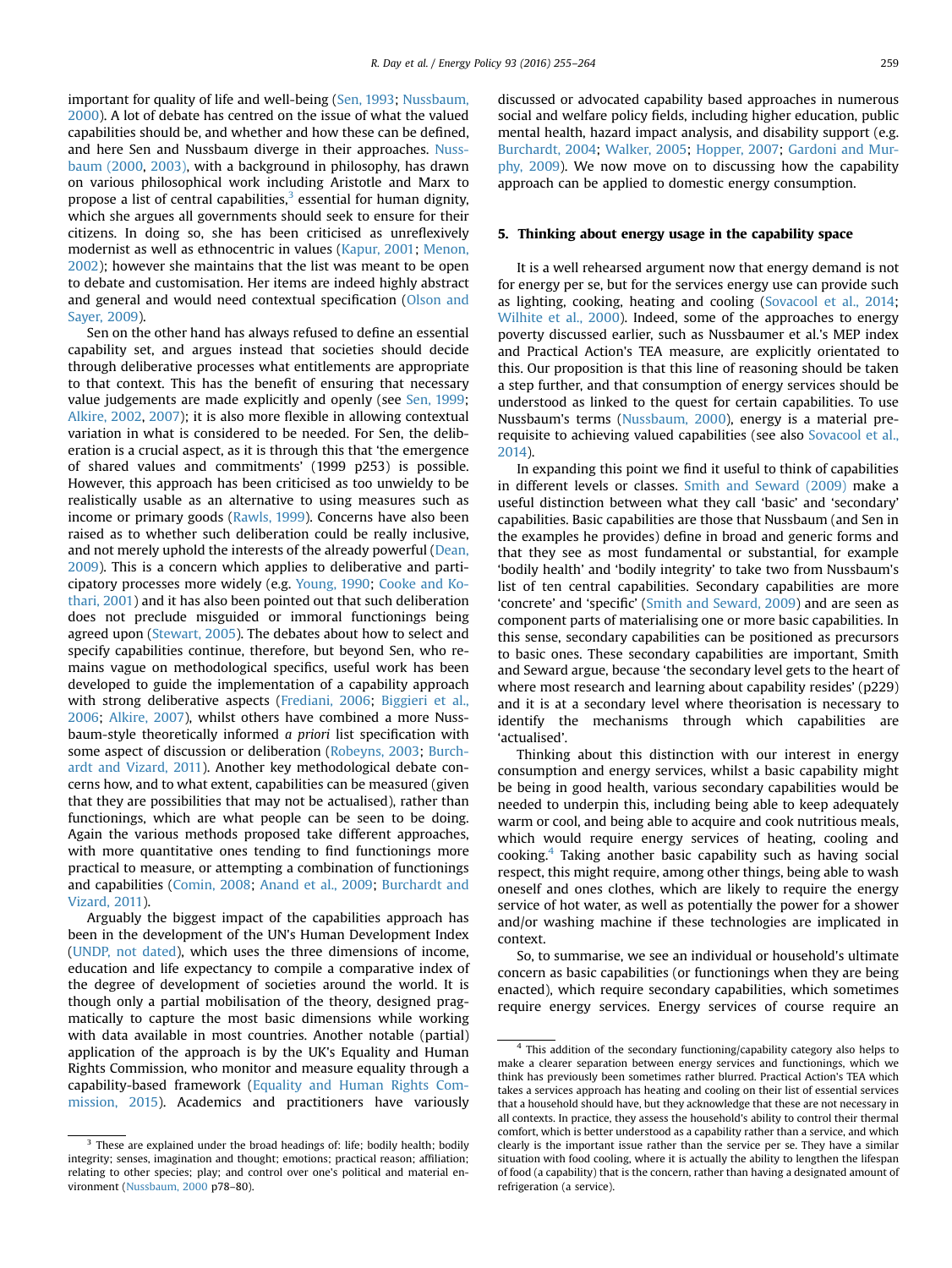

Fig. 1. Conceptualising the relationship between energy, services and outcomes.

energy supply and ultimately a fuel. These elements are depicted in Fig. 1.

The separating out of these elements is key, because it allows us to make the important observation that the relationships between them at each stage are dynamic and context specific, rather than fixed. We already know that the amount of energy needed to achieve a given level of energy service is not constant, but will depend on the energy efficiency of systems, technologies and/or buildings (depending on the energy service concerned). This is well understood, and energy efficiency is given a lot of attention in interventions to improve household energy security. However, the other dynamic relationships further to the right of our diagram are less well discussed.

In considering the relationship between services and secondary capabilities we can return to the insights of Sen that we discussed earlier, and echo the arguments he made regarding why the relationship between income and capabilities is not a constant (i.e. that some people need more income than others to reach the same level of capability). Transposing this to think about energy services in place of income, we can consider that the amount of energy service needed for an individual or household to be able to secure a good level of secondary capabilities will depend on household size, specific individuals' needs and circumstances – e.g. are they older, disabled, very young, or ill – and on the local environment, e.g. climate which is particularly significant for key energy services. We would add to this that what a specific household needs will also depend on the availability of energy services in alternative locations such as at community centres (more appropriate for some services than others of course).

The relationship between secondary and basic capabilities is also variable across time and place. For example, in the UK it is now commonplace to take a warm shower at least once a day, but this practice has only become really established in the last 3 decades. Where a weekly bath would have once seemed normal, the frequency of bodily washing needed in order to be free of stigma and shame is now much greater, with implications for hot water demand (see [Shove, 2003\)](#page-9-0). This will be the case with many other secondary capabilities, depending on custom, tradition, and shared conventions.

We can work through the diagram using the example of heating, because as we discussed above, that is most commonly focused on in European fuel poverty concepts. Our ultimate goal is to have households in good health, and not dying prematurely in winter. We would read this as a basic capability, positioned on the right of our figure. At the other end (left on the figure) we have an energy supply to any given household, the availability of which may be variable in itself. The energy supply is needed to provide the energy service of heating, but the amount of energy needed will depend on the heating system efficiency and the ability of the dwelling structure to retain heat. The service of heating is needed to keep the household in thermal comfort – a secondary capability. However the amount of heating needed will depend on the climate, weather, physical state and wellness of the household members. It will also depend on the amount of time they spend at home compared to alternative venues outside the home where they may also find warmth. Thermal comfort underpins the basic capability of staying alive and in good health; the ambient temperature needed for good health though may arguably be affected by social context – certainly prescriptions on this vary across time and space ([WHO, 1990;](#page-9-0) [Brager and de Dear, 2001](#page-8-0); [Shove, 2003;](#page-9-0) [Public Health England, 2014](#page-8-0)). Thermal comfort at home may also be necessary for other basic capabilities, for example undertaking paid employment, if working at home is involved in generating household income.

### 6. Capabilities and defining energy poverty

Following on from this position on how we should think about energy use and energy needs, we suggest that energy poverty can be positioned as:

an inability to realise essential capabilities as a direct or indirect result of insufficient access to affordable, reliable and safe energy services, and taking into account available reasonable alternative means of realising these capabilities.

Compared to most current definitions of energy poverty from Europe, this conceptualisation has at its centre a much clearer acknowledgement that energy is needed to support a range of capabilities, including but not limited to health. It is more multidimensional, and closer to some of the approaches used in global South contexts, which recognise energy as necessary for work, education, participation in social life, and communication as well. It acknowledges that safety (being not dangerous or harmful to health) and reliability are important criteria for energy services to be considered adequate, $5$  as well as their being within the budgetary means of the household. We understand access broadly, so for an energy service to be considered sufficiently accessible, it and the energy source that underpin it must be available without undue time investment, and their use must be feasible given available knowledge, skills, beliefs and material arrangements.<sup>6</sup>

The definition recognises the central role of energy services but deliberately does not mention any specific services. Energy services are an inevitable link between energy supply and capabilities: however, leaving services unspecified in nature and amount allows the link between services and capabilities to be dynamic, as explained above, and gives the required flexibility to allow the definition to work in different cultural and climatic contexts.

Crucially, our definition also allows for alternative routes to realising capabilities to be considered, that might not require an

 $5$  It is often better to consider the safety of the service rather than the cleanliness of the fuel, because the combination of fuel, appliance and usage determines the cleanliness or safety, rather than the fuel alone, as with different forms of biomass-burning hearths and stoves for example.

<sup>6</sup> So for example a fuel or service should not be considered accessible to a household or individual if it is available but they do not have the skill or equipment to use it, or its use is against cultural or religious beliefs.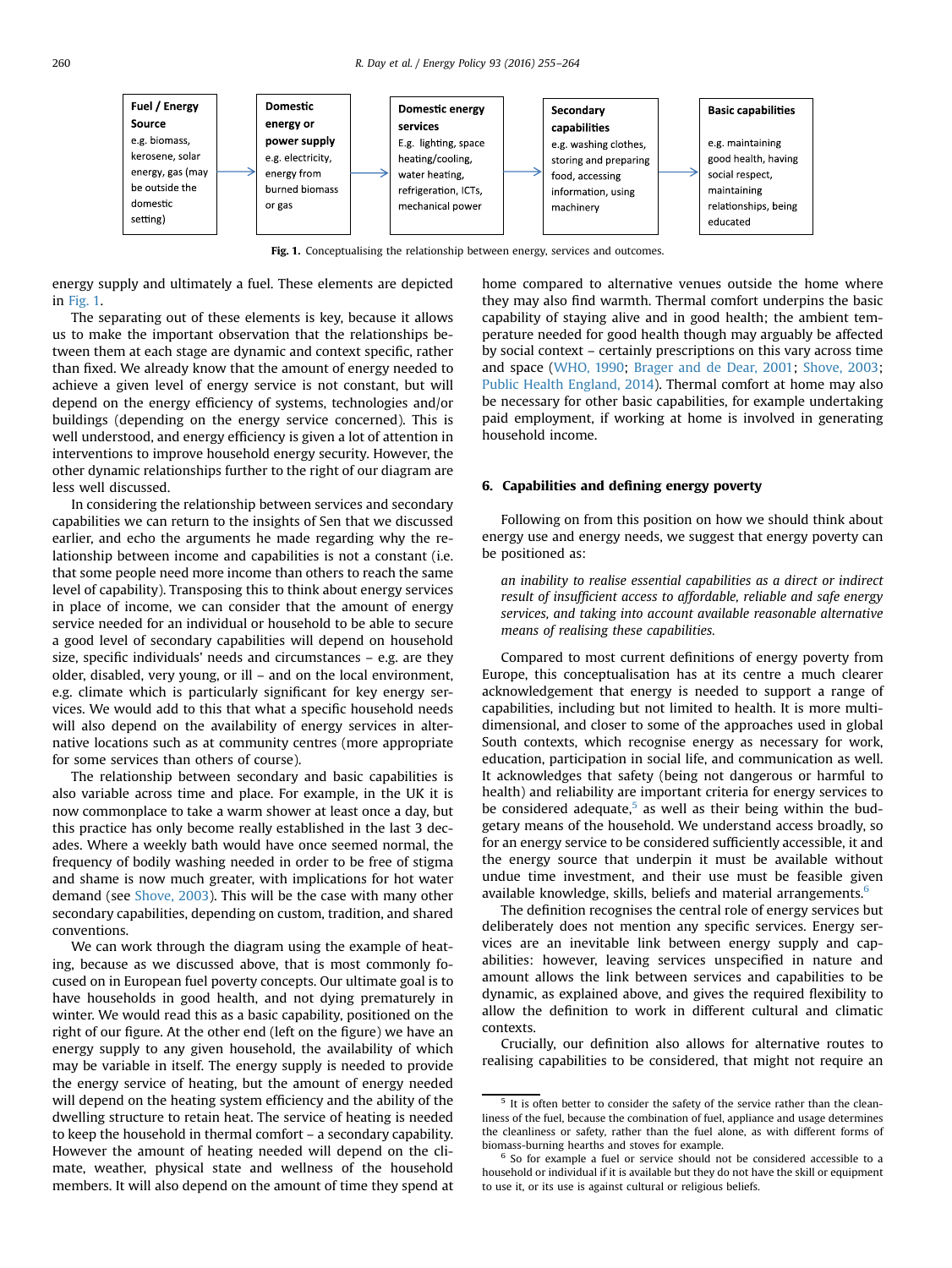energy service at a household level – the last phrase of the definition emphasises this. So for example, rather than assuming that good health, requiring thermal comfort, would in most climates necessitate some form of space heating or cooling within the home, it gives conceptual space to possibilities to support health and thermal comfort by other means, for example adjusting the design of dwellings, adjusting clothing codes, heating or cooling public and community spaces, etc. It therefore has the advantage of not locking in assumptions about required energy services, or about where they should be accessed and delivered (most other definitions assume services should be provided at the household level). We feel that this is particularly valuable in being able to consider how to address energy poverty in the context of the need for global carbon emissions reduction, in that it opens up possibilities for more flexible and creative solutions.

Inevitably, a major consideration in implementing this definition would be deciding which capabilities should be supported. Energy and energy services might contribute to any number of capabilities, for example being able to provide and consume meals, being able to iron clothes, and being able to keep tropical fish, but not all would necessarily be considered essential. If energy poverty is to be defined by identifying a lack of essential capabilities, then we need to distinguish between capabilities which are understood as essential and those which are not. It is also possible that threshold levels might need to be decided for some basic and secondary capabilities.

Referring back to capability frameworks discussed earlier, we see two potential approaches to this. One is to work from a prescribed list of capabilities that is drawn up from theoretical underpinnings. Nussbaum's list of core capabilities could offer a starting point for example (see [Anand et al., 2009\)](#page-8-0), but further specification would be needed especially with respect to energyrelevant secondary capabilities that would be seen as essential to underpin the basic, core ones. Here, one potential approach is for an authoritative body within any given context to draw up a list of (energy relevant) essential capabilities based on theory and evidence, much as current standards for thermal comfort have been already in the UK. An alternative approach would be to deploy more inclusive and structured deliberative processes involving lay members of the public, as recommended by Sen. We are well aware that such processes are not straightforward, cheap, or quick to undertake, but there are precedents and much guidance which could be drawn upon (as noted above). Related 'consensual' approaches to defining poverty have been demonstrated, for example in the Minimum Income Standards work in the UK ([Brad](#page-8-0)[shaw et al., 2008](#page-8-0); [Davis et al., 2014\)](#page-8-0) where extensive focus group work is used to decide upon the goods and services considered to be essential to a minimum acceptable standard of living; this is not based on a capabilities approach but does draw on a multi-dimensional model of poverty.

The definition of energy poverty we have proposed is meant to be sensitive to local circumstances, and adaptable. It is probably less suited to the measuring and monitoring of energy poverty at a large scale, such as at national levels, and we are not proposing here that it should, for example, replace the official definitions used for modelling and monitoring fuel poverty in the UK. Much work would need to be done on agreeing the 'essential' capabilities to be included and on how to measure or assess them, before a large scale measurement program could be implemented and it is beyond the scope of this paper to propose such a method. Our definition would include lack of affordability of fuel as a reason for having insufficient energy services, but we have not specified what 'affordability' means. Rather, we think that it is an approach that could most easily lend itself well to the assessment of specific households, and smaller scale intervention programmes, in contrast to some other definitions designed for larger scale monitoring.<sup>7</sup> Doing so would assess the different ways in which an individual or household – either could be the focus $8$ was compromised in their ability to participate fully and flourish in the societal context in which they live, on account of an energy service deficit. The capabilities approach more generally has been accused of being only operational in a counterfactual sense, i.e. to identify compromised capabilities rather than opportunities to build them ([Smith and Seward, 2009\)](#page-9-0), but the counterfactual application actually works well for identifying energy poverty according to our definition. Nevertheless, we also believe that thinking through energy need and energy poverty from a capabilities perspective does identify areas for positive intervention, which we discuss next.

#### 7. Interventions against energy poverty

Different definitions of energy poverty draw on different understandings of its causes, and thereby point to different sites of intervention. We consider our approach to be usefully integrative, covering the territory of others but more systematically and comprehensively identifying the scope for intervention. If we think about other approaches to defining energy poverty that we reviewed earlier, we can consider the interventions that they point to and locate these on our diagram (see [Fig. 2\)](#page-7-0). Approaches that focus on energy poverty as lack of access to modern energy, which are mostly concerned with the global South and less developed economies, are focusing towards the left of the diagram and on interventions that relate to energy supply infrastructure (which may be at different scales) and on imparting the knowledge and skills to enable people to use cleaner sources of fuel. Affordability approaches would also be concentrating on the area to the left, although with a different kind of intervention, to do with prices of fuel, energy connection and energy supply, or with incomes more generally in order to ease affordability. Approaches to energy poverty that highlight energy inefficient buildings and infrastructures as a cause, such as the UK approach, are highlighting and seeking to intervene in the space between energy supply and energy service, because increased efficiency would give a greater amount of service for the same level of supply; efficiency is also relevant in the conversion of raw fuel to energy supply and service, wherever that may take place – sometimes in the home, as in biomass burning, but sometimes before reaching the home. Approaches to energy poverty that focus on access to energy services bring into view the middle of the diagram as well as the left, and would likely be interested in interventions in provision, affordability and efficiency, as appropriate to the context in order to produce better service outcomes.

Our approach would justify intervening in all areas mentioned above, but because we consider what services are for, rather than seeing provision of a specific level of services as the goal, we bring into view some further potential points of intervention. These are towards the right of the diagram, in the spaces between services and capabilities, and between secondary and basic capabilities. Regarding the relationship between services and capabilities, we have already argued that this will be affected by individuals' characteristics and circumstances – for example disabled people or young children may need more heating for various reasons, in order to be in thermal comfort and good health. This is a matter of

For example the two UK definitions cannot be readily applied at household level due to the complex energy efficiency modelling needed to calculate 'neces-

sary' spend. <sup>8</sup> The capabilities approach was deliberately developed to focus on individuals, because individuals differ in their ability to realise capabilities with the same resources and thus variation can occur even within households ([Nussbaum, 2000\)](#page-8-0).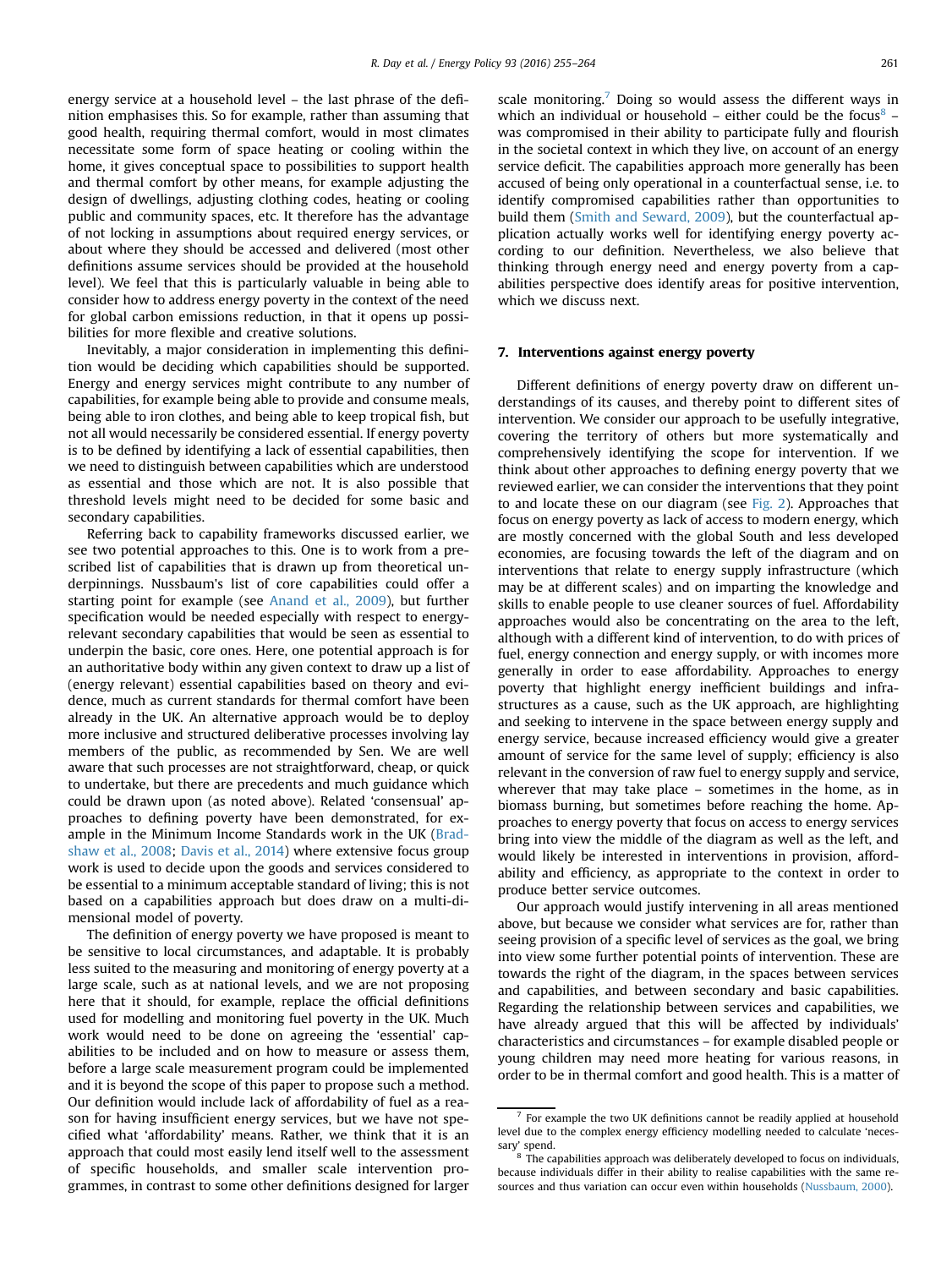<span id="page-7-0"></span>

Fig. 2. Positioning of interventions related to energy poverty alleviation.

recognising differential needs; something that is done to some extent in, for example, UK policy with certain income supplements for older people especially, but many approaches to energy poverty/fuel poverty assume a standard fixed relationship between services and outcomes. More attention could be paid to this area therefore, and the capabilities approach gives us a theoretical justification to do so. In this area there is also the possibility of alternative ways of providing services. In order to reach a certain functioning, it may not be requisite that the service is always provided in individual households. The community scale might at times come more into play, for example in the case of IT provision, or as has happened in the case of opening community buildings for people to keep warm/cool. Community solutions, following sharing principles ([McLaren and Agyeman, 2015](#page-8-0)) may be less obvious and less immediately popular than more individualised ones, but it is important to remember that they could be a way of maintaining essential capabilities/functionings and that they can be a crucial back-up when individual household resources fail. The other side of this coin is that individuals or households who are less socially integrated may be in a more precarious position if their energy is constrained than those with stronger social networks. Other ways of providing alternatives may be about substituting for energy services – for example, more clothing instead of more heating; building shading instead of air conditioning.

The highlighting of the contingent relationships between services/secondary capabilities and basic capabilities allows us to see the effect of evolving social norms in constituting energy demand and, therefore, relative energy deprivation. Energy poverty can involve not being able to engage in accepted social practices. This space also can be a place of intervention, for example the 'cool biz' scheme in japan which allowed businessmen to diverge from usual dress protocols for work, reducing the need for air conditioning in summer [\(Tamura, 2007\)](#page-9-0). Although not a policy to alleviate energy poverty, it does illustrate the possibility of policy interventions around social norms that construct energy demand, and therefore what are perceived as energy needs.

#### 8. Conclusion and Policy Implications

We have put forward in this paper a case for conceptualising domestic energy consumption through a capabilities framework, informed by the work of Amartya Sen, Martha Nussbaum and others, and have suggested a corresponding definition of energy poverty, in capabilities terms. We believe that this has a number of advantages. First, it usefully provides conceptual coherence across contexts, whether regional or global, whilst having the flexibility to be contextually specified. Second, as a definition of energy poverty it has a stronger theoretical basis than many current definitions, linking it with wider notions of poverty, needs and under-development. Third, it brings to attention a wide range of ways in which energy is instrumentally important for wellbeing and quality of life, and therefore, recognises a diversity of impacts of energy poverty. This is an advantage over current European and other developed region perspectives, in particular, which have a narrow focus on energy for thermal comfort and health, while it affirms the multi-dimensional approach from much of the work on the Global South. Fourth, it can lend itself to locally assessing individuals and households in terms of their energy poverty or vulnerability, which some other definitions, notably the UK definition, cannot – although the flip side of this is that it may be hard to implement at large scales. The diagnosis could be quite different for different individuals or households, pointing to different possible interventions, which although adding complexity may be more effective than blanket solutions, and not necessarily more expensive. Fifth, taking capabilities as the end point of concern, rather than energy supply or energy services, opens up additional conceptual space for designing interventions, perhaps by working on the accepted relationship between services and capabilities, or secondary and basic capabilities, or by looking for alternative means to support capabilities, that do not necessitate a specific energy service at household level. As such, the approach may be particularly useful for thinking about reducing energy poverty in the context of climate change mitigation and carbon reduction, whereby there is a wider imperative to contain overall energy production and consumption.

Undoubtedly, the implementation of such an approach for assessing energy poverty would pose methodological challenges especially around defining the capabilities to be deemed essential, both basic and secondary. It has not been within the scope of this paper to specify exact methods but rather, we have discussed broad approaches, and point to other established work on operationalising capabilities approaches for various ends, that offers useful resources for the further development of such an approach in energy related work (e.g. [Robeyns, 2003](#page-8-0); [Alkire, 2007](#page-8-0); [Anand](#page-8-0) [et al., 2009;](#page-8-0) [Burchardt and Vizard, 2011](#page-8-0)). Further work could experiment with developing more specific frameworks for assessing energy poverty through our proposed definition, at different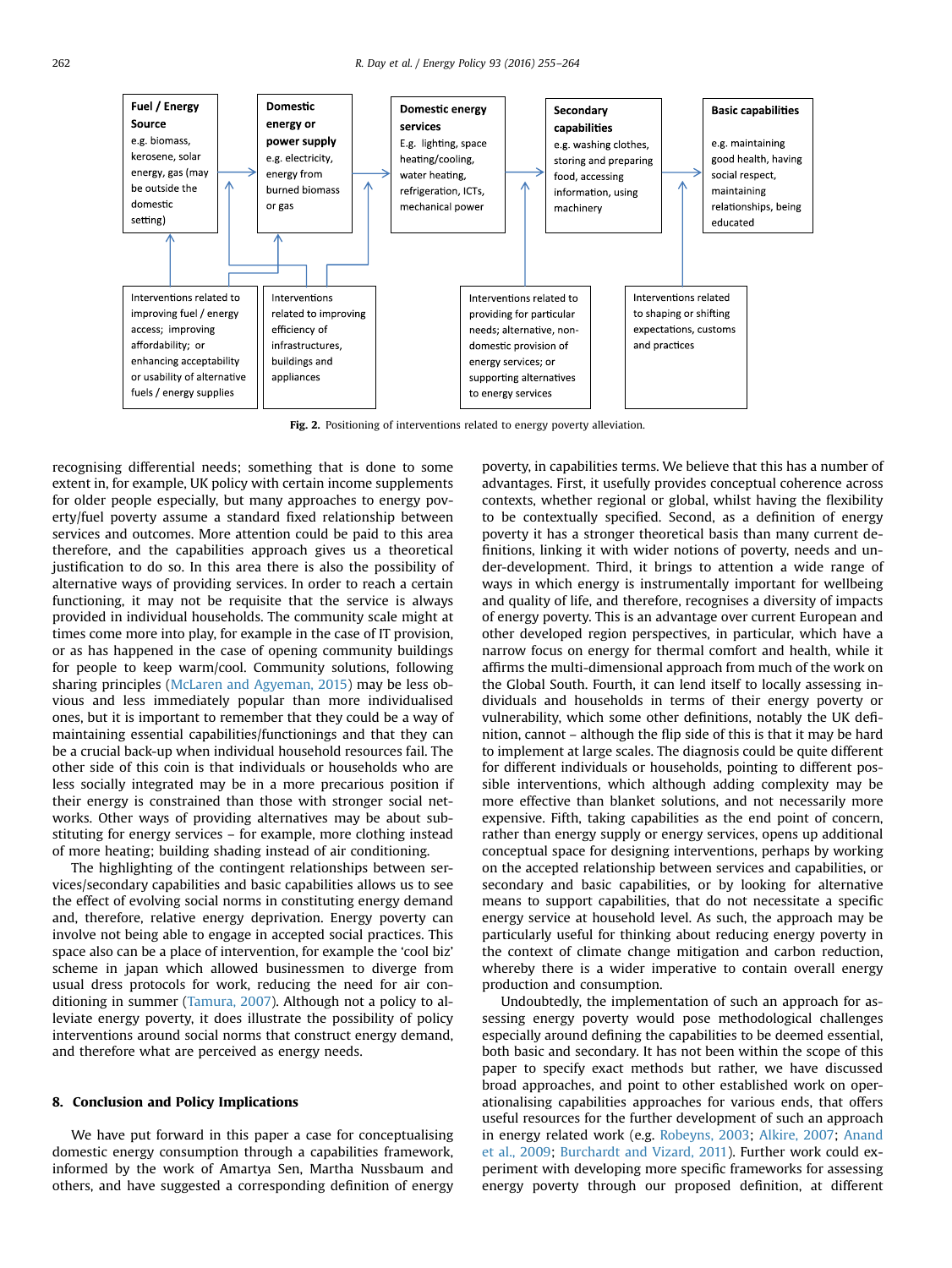<span id="page-8-0"></span>scales. We would be particularly interested to see the utilisation of deliberative elements, as this is most in keeping with the fundamental ethos of the capabilities approach. Other work on fuel poverty and energy poverty, even if not embracing a full capabilities framework, might usefully reflect on how the situations of those in energy poverty might relate to notions of compromised capabilities, and thereby connect with a number of wider approaches to poverty and deprivation. Overall, we can see much scope for the further development and application of a capabilities approach to understanding energy use and energy poverty in the context of global climate change mitigation.

### Acknowledgements

The research underpinning this paper was supported by the UK Engineering and Physical Sciences Research Council (Grant numbers EP/K011723/1 and EP/G040176/1) as part of the RCUK Energy Programme, and by EDF as part of the R&D ECLEER Programme. We thank our anonymous reviewers for their constructive input.

#### References

- [Alkire, S., 2002. Dimensions of human development. World Dev. 30, 181](http://refhub.elsevier.com/S0301-4215(16)30122-7/sbref1)–205.
- Alkire, S., 2007. Choosing Dimensions: the Capability Approach and Multi-dimensional Poverty. Chronic Poverty Research Centre Working paper 88, Oxford Poverty and Human Development Initiative, Oxford.
- [Anand, P., Hunger, G., Carter, I., Dowding, K., van Hees, M., 2009. The development](http://refhub.elsevier.com/S0301-4215(16)30122-7/sbref2) [of capability indicators. J. Hum. Dev. Capab. 10, 125](http://refhub.elsevier.com/S0301-4215(16)30122-7/sbref2)–152.
- [Biggieri, M., Libanora, R., Mariani, S., Menchini, L., 2006. Children conceptualising](http://refhub.elsevier.com/S0301-4215(16)30122-7/sbref3) [their capabilities: results of a survey conducted during the](http://refhub.elsevier.com/S0301-4215(16)30122-7/sbref3) first children's world [congress on child labour. J. Hum. Dev. 7, 59](http://refhub.elsevier.com/S0301-4215(16)30122-7/sbref3)–83.
- [Boardman, B., 1991. From Cold Homes to Affordable Warmth. Belhaven Press,](http://refhub.elsevier.com/S0301-4215(16)30122-7/sbref4) [London.](http://refhub.elsevier.com/S0301-4215(16)30122-7/sbref4)
- [Bouzarovski, S., Petrova, P., 2015. A global perspective on domestic energy depri](http://refhub.elsevier.com/S0301-4215(16)30122-7/sbref5)[vation: overcoming the energy poverty-fuel poverty binary. Energy Res. Soc.](http://refhub.elsevier.com/S0301-4215(16)30122-7/sbref5) [Sci. 10, 31](http://refhub.elsevier.com/S0301-4215(16)30122-7/sbref5)–40.
- Bradshaw, J., Middleton, S., Davis, A., Oldfi[eld, N., Smith, N., Cusworth, L., Williams,](http://refhub.elsevier.com/S0301-4215(16)30122-7/sbref4572) [J., 2008. A Minimum Income Standard for Britain. Joseph Rowntree Foundation,](http://refhub.elsevier.com/S0301-4215(16)30122-7/sbref4572) [York.](http://refhub.elsevier.com/S0301-4215(16)30122-7/sbref4572)
- [Brager, G.S., de Dear, R., 2001. Climate, Comfort, & Natural Ventilation: A New](http://refhub.elsevier.com/S0301-4215(16)30122-7/sbref7) [Adaptive Comfort Standard for ASHRAE Standard 55. Center for the Built En](http://refhub.elsevier.com/S0301-4215(16)30122-7/sbref7)[vironment, University of California, Berkeley.](http://refhub.elsevier.com/S0301-4215(16)30122-7/sbref7)
- [Bruce, N., Perez-Padilla, R., Albalak, R., 2000. Indoor air pollution in developing](http://refhub.elsevier.com/S0301-4215(16)30122-7/sbref8) [countries: a major environmental and public health challenge. Bull. World](http://refhub.elsevier.com/S0301-4215(16)30122-7/sbref8) [Health Organ. 78, 1078](http://refhub.elsevier.com/S0301-4215(16)30122-7/sbref8)–1092.
- [Brunner, K.-M., Spitzer, M., Christanell, A., 2012. Experiencing fuel poverty: coping](http://refhub.elsevier.com/S0301-4215(16)30122-7/sbref9) [strategies of low-income households in Vienna, Austria. Energy Policy 49,](http://refhub.elsevier.com/S0301-4215(16)30122-7/sbref9) [53](http://refhub.elsevier.com/S0301-4215(16)30122-7/sbref9)–[59.](http://refhub.elsevier.com/S0301-4215(16)30122-7/sbref9)
- [Burchardt, T., 2004. Capabilities and disability: the capabilities framework and the](http://refhub.elsevier.com/S0301-4215(16)30122-7/sbref10) [social model of disability. Disabil. Soc. 19, 735](http://refhub.elsevier.com/S0301-4215(16)30122-7/sbref10)–751.
- Burchardt, T., Vizard, P., 2011. 'Operationalizing' [the capability approach as a basis](http://refhub.elsevier.com/S0301-4215(16)30122-7/sbref11) [for equality and human rights monitoring in twenty-](http://refhub.elsevier.com/S0301-4215(16)30122-7/sbref11)first century Britain. J. [Hum. Dev. Capab. 12, 91](http://refhub.elsevier.com/S0301-4215(16)30122-7/sbref11)–119.
- [Buzar, S., 2007. When homes become prisons: the relational spaces of postsocialist](http://refhub.elsevier.com/S0301-4215(16)30122-7/sbref12) [energy poverty. Environ. Plan. A 39, 1908](http://refhub.elsevier.com/S0301-4215(16)30122-7/sbref12)–1925.
- [Cooke, B., Kothari, U., 2001. Participation: The New Tyranny?. Zed books, London.](http://refhub.elsevier.com/S0301-4215(16)30122-7/sbref13)
- [Comin, F., 2008. Measuring capabilities. In: Comin, F., Qizilbash, M., Alkire, S. \(Eds.\),](http://refhub.elsevier.com/S0301-4215(16)30122-7/sbref14) [The Capability Approach: Concepts, Measures and Applications. Cambridge](http://refhub.elsevier.com/S0301-4215(16)30122-7/sbref14) [University Press, Cambridge, pp. 157](http://refhub.elsevier.com/S0301-4215(16)30122-7/sbref14)–200.
- [Davis, A., Hirsch, D., Padley, M., 2014. A Minimum Income Standard for the UK In](http://refhub.elsevier.com/S0301-4215(16)30122-7/sbref15) [2014. Joseph Rowntree Foundation, York.](http://refhub.elsevier.com/S0301-4215(16)30122-7/sbref15)
- Day, R., 2012. Fuel poverty, energy vulnerability and social justice: from distribution to capabilities. Public seminar at CRSER, Sheffield Hallam University, UK, 15/02/ 12.
- Day, R., Walker G., Underconsuming energy? Conceptualising household energy vulnerability in everyday life, 2011. Presented at the Association of American Geographers Annual Meeting. Seattle, 12/04/11–16/04/11.
- [Day, R., Walker, G., 2013. Household energy vulnerability as](http://refhub.elsevier.com/S0301-4215(16)30122-7/sbref16) 'assemblage'. In: [Bickerstaff, K., Walker, G., Bulkeley, H. \(Eds.\), Energy Justice in a Changing](http://refhub.elsevier.com/S0301-4215(16)30122-7/sbref16) [Climate. Zed Books, London, pp. 14](http://refhub.elsevier.com/S0301-4215(16)30122-7/sbref16)–30.
- De Quero, A., Lapostolet, B., Plan Batiment Grenelle, Groupe De Travail Précarité Énergétique Rapport, 2009. 〈[http://www.ladocumentationfrancaise.fr/var/sto](http://www.ladocumentationfrancaise.fr/var/storage/rapports-publics/104000012.pdf) [rage/rapports-publics/104000012.pdf](http://www.ladocumentationfrancaise.fr/var/storage/rapports-publics/104000012.pdf)〉 (accessed 15.06.15.).
- [Dean, H., 2009. Critiquing capabilities: the distractions of a beguiling concept. Crit.](http://refhub.elsevier.com/S0301-4215(16)30122-7/sbref17) [Soc. Policy 29, 261](http://refhub.elsevier.com/S0301-4215(16)30122-7/sbref17)–278.
- [Doyal, L., Gough, I., 1991. A Theory of Human Need. Macmillan, Basingstoke.](http://refhub.elsevier.com/S0301-4215(16)30122-7/sbref18)
- [Dubois, U., 2012. From targeting to implementation: the role of identi](http://refhub.elsevier.com/S0301-4215(16)30122-7/sbref19)fication of fuel [poor households. Energy Policy 49, 107](http://refhub.elsevier.com/S0301-4215(16)30122-7/sbref19)–115.
- Equality and Human Rights Commission, Equality Measurement Framework 2015. 〈[http://www.equalityhumanrights.com/about-us/our-work/key-projects/equal](http://www.equalityhumanrights.com/about-us/our-work/key-projects/equality-measurement-framework) [ity-measurement-framework](http://www.equalityhumanrights.com/about-us/our-work/key-projects/equality-measurement-framework)〉 (accessed 12.06.15.).
- Frediani, A.A., 2006. Participatory Methods and the Capability Approach. HDCA Introductory Briefing Note. Human Development and Capability Association, Southborough MA.
- [Gardoni, P., Murphy, C., 2009. Capabilities-based approach to measuring the soci](http://refhub.elsevier.com/S0301-4215(16)30122-7/sbref20)[etal impacts of natural and man-made hazards in risk analysis. Nat. Hazards](http://refhub.elsevier.com/S0301-4215(16)30122-7/sbref20) [Rev. 10, 29](http://refhub.elsevier.com/S0301-4215(16)30122-7/sbref20)–37.
- Gov.uk, 2015. Winter Fuel Payment. 〈[https://www.gov.uk/winter-fuel-payment/](https://www.gov.uk/winter-fuel-payment/overview) [overview](https://www.gov.uk/winter-fuel-payment/overview)〉 (accessed 15.06.15.).
- [Harrison, C., 2013. The historical-geographical construction of power: electricity in](http://refhub.elsevier.com/S0301-4215(16)30122-7/sbref21) [Eastern North Carolina. Local Environ. 18, 469](http://refhub.elsevier.com/S0301-4215(16)30122-7/sbref21)–486.
- [Harrison, C., Popke, J., 2011. Because you got to have heat: the networked assem](http://refhub.elsevier.com/S0301-4215(16)30122-7/sbref22)[blage of energy poverty in eastern North Carolina. Ann. Assoc. Am. Geogr. 101,](http://refhub.elsevier.com/S0301-4215(16)30122-7/sbref22) [949](http://refhub.elsevier.com/S0301-4215(16)30122-7/sbref22)–[961.](http://refhub.elsevier.com/S0301-4215(16)30122-7/sbref22)
- [Healy, J.D., Clinch, J.P., 2002. Fuel Poverty in Europe: A Cross-country Analysis Using](http://refhub.elsevier.com/S0301-4215(16)30122-7/sbref23) [a New Composite Measure \(Environmental Studies Research Series\). University](http://refhub.elsevier.com/S0301-4215(16)30122-7/sbref23) [College Dublin, Dublin.](http://refhub.elsevier.com/S0301-4215(16)30122-7/sbref23)
- [Healy, J.D., Clinch, J.P., 2004. Quantifying the severity of fuel poverty, its relation](http://refhub.elsevier.com/S0301-4215(16)30122-7/sbref24)[ship with poor housing and reasons for non-investment in energy-saving](http://refhub.elsevier.com/S0301-4215(16)30122-7/sbref24) [measures in Ireland. Energy Policy 32, 207](http://refhub.elsevier.com/S0301-4215(16)30122-7/sbref24)–220.
- [Hills, J., 2011. Fuel Poverty: The Problem and its Measurement. Centre for Analysis](http://refhub.elsevier.com/S0301-4215(16)30122-7/sbref25) [of Social Exclusion, London.](http://refhub.elsevier.com/S0301-4215(16)30122-7/sbref25)
- [Hopper, K., 2007. Rethinking social recovery in schizophrenia: what a capabilities](http://refhub.elsevier.com/S0301-4215(16)30122-7/sbref26) [approach might offer. Soc. Sci. Med. 65, 868](http://refhub.elsevier.com/S0301-4215(16)30122-7/sbref26)–879.
- [Hosier, R., Dowd, H., 1987. Household fuel choice in Zimbabwe: an empirical test of](http://refhub.elsevier.com/S0301-4215(16)30122-7/sbref27) [the energy ladder hypothesis. Resour. Energy 9 \(4\), 347](http://refhub.elsevier.com/S0301-4215(16)30122-7/sbref27)–361.
- [Hughes, T., 1993. Networks of Power: Electri](http://refhub.elsevier.com/S0301-4215(16)30122-7/sbref28)fication in Western Society. John [Hopkins University, Baltimore, pp. 1880](http://refhub.elsevier.com/S0301-4215(16)30122-7/sbref28)–1930.
- [Howden-Chapman, P., Viggers, H., Chapman, R., O](http://refhub.elsevier.com/S0301-4215(16)30122-7/sbref29)'Sullivan, K., Barnard, L.T., Lloyd, [B., 2012. Tackling cold housing and fuel poverty in New Zealand: a review of](http://refhub.elsevier.com/S0301-4215(16)30122-7/sbref29) [policies, research, and health impacts. Energy Policy 49, 134](http://refhub.elsevier.com/S0301-4215(16)30122-7/sbref29)–142.
- [Kapur, R., 2001. Imperial parody. Fem. Theory 2, 79](http://refhub.elsevier.com/S0301-4215(16)30122-7/sbref30)–88.
- [McAvoy, H., 2007. All-Ireland Policy Paper on Fuel Poverty and Health. Institute of](http://refhub.elsevier.com/S0301-4215(16)30122-7/sbref31) [Public Health in Ireland, Dublin.](http://refhub.elsevier.com/S0301-4215(16)30122-7/sbref31)
- [McLaren, D., Agyeman, J., 2015. Sharing Cities: A Case for Truly Smart and Sus](http://refhub.elsevier.com/S0301-4215(16)30122-7/sbref32)[tainable Cities. MIT Press, Cambridge MA.](http://refhub.elsevier.com/S0301-4215(16)30122-7/sbref32)
- Macmillan Cancer Support, 2009. Cancer patients twice as likely to be fall into fuel poverty as the general population.  $\langle$ [http://www.macmillan.org.uk/Aboutus/](http://www.macmillan.org.uk/Aboutus/News/Latest_News/CancerPatientsTwiceAsLikelyToBeInFuelPoverty.aspx) [News/Latest\\_News/CancerPatientsTwiceAsLikelyToBeInFuelPoverty.aspx](http://www.macmillan.org.uk/Aboutus/News/Latest_News/CancerPatientsTwiceAsLikelyToBeInFuelPoverty.aspx)〉 (accessed 15.06.15.).
- [Menon, N., 2002. Universalism without foundations? Econ. Soc. 31, 152](http://refhub.elsevier.com/S0301-4215(16)30122-7/sbref33)–169. [Mirza, B., Szirmai, A., 2010. Towards a New Measurement of Energy Poverty: a Cross](http://refhub.elsevier.com/S0301-4215(16)30122-7/sbref34)
- [Community Analysis of Rural Pakistan. United Nations University, Maastricht.](http://refhub.elsevier.com/S0301-4215(16)30122-7/sbref34) Modi, V., McDade, S., Lallement, D., J. Saghir, J., 2005. Energy and the Millennium Development Goals. Energy Sector Management Assistance Programme, United
- Nations Development Programme, New York. [Mumford, L., 1967. Technics and Human Development. Harcourt Brace Jovanovich,](http://refhub.elsevier.com/S0301-4215(16)30122-7/sbref35) [New York.](http://refhub.elsevier.com/S0301-4215(16)30122-7/sbref35)
- [Nussbaum, M.C., 2000. Women and Human Development: the Capabilities Ap](http://refhub.elsevier.com/S0301-4215(16)30122-7/sbref36)[proach. Cambridge University Press, Cambridge MA.](http://refhub.elsevier.com/S0301-4215(16)30122-7/sbref36)
- [Nussbaum, M.C., 2003. Capabilities as fundamental entitlements: Sen and global](http://refhub.elsevier.com/S0301-4215(16)30122-7/sbref37) [justice. Fem. Econ. 9 \(2](http://refhub.elsevier.com/S0301-4215(16)30122-7/sbref37)–3), 33–59.
- [Nussbaum, M.C., 2011. Creating Capabilities: the Human Development Approach.](http://refhub.elsevier.com/S0301-4215(16)30122-7/sbref38) [Harvard University Press, Cambridge MA.](http://refhub.elsevier.com/S0301-4215(16)30122-7/sbref38)
- [Nussbaumer, P., Bazilian, M., Modi, V., 2012. Measuring energy poverty: focusing on](http://refhub.elsevier.com/S0301-4215(16)30122-7/sbref39) [what matters. Renew. Sustain. Energy Rev. 16, 231](http://refhub.elsevier.com/S0301-4215(16)30122-7/sbref39)–243.
- [Nye, D.E., 1999. Consuming Power: a Social History of American Energies. MIT](http://refhub.elsevier.com/S0301-4215(16)30122-7/sbref40) [Press, Cambridge MA.](http://refhub.elsevier.com/S0301-4215(16)30122-7/sbref40)
- Office for National Statistics, 2014. Excess Winter Mortality in England and Wales. 〈[http://www.ons.gov.uk/ons/rel/subnational-health2/excess-winter-mortality](http://www.ons.gov.uk/ons/rel/subnational-health2/excess-winter-mortality-in-england-and-wales/index.html)[in-england-and-wales/index.html](http://www.ons.gov.uk/ons/rel/subnational-health2/excess-winter-mortality-in-england-and-wales/index.html)> (accessed 22.12.14.).
- Offi[ce for Social Inclusion, 2007. National Action Plan for Social Inclusion. Sta](http://refhub.elsevier.com/S0301-4215(16)30122-7/sbref41)tionery Offi[ce, Dublin, pp. 2007](http://refhub.elsevier.com/S0301-4215(16)30122-7/sbref41)–2016.
- Office of Energy Efficiency and Renewable Energy, Weatherization Assistance Program, undated, 〈[http://energy.gov/eere/wipo/weatherization-assistance-pro](http://energy.gov/eere/wipo/weatherization-assistance-program) [gram](http://energy.gov/eere/wipo/weatherization-assistance-program)〉 (accessed 15.06.15.).
- [Olson, E., Sayer, A., 2009. Radical geography and its critical standpoints: embracing](http://refhub.elsevier.com/S0301-4215(16)30122-7/sbref42) [the normative. Antipode 41, 180](http://refhub.elsevier.com/S0301-4215(16)30122-7/sbref42)–198.
- O'[Sullivan, K., Howden-Chapman, P., Fougere, G., 2012. Death by disconnection: the](http://refhub.elsevier.com/S0301-4215(16)30122-7/sbref43) [missing public health voice in newspaper coverage of a fuel poverty-related](http://refhub.elsevier.com/S0301-4215(16)30122-7/sbref43) death. Kō[tuitui: N. Z. J. Soc. Sci. Online 7, 51](http://refhub.elsevier.com/S0301-4215(16)30122-7/sbref43)–60.
- [Petrova, S., Gentile, M., Mäkinen, I.H., Bouzarovski, S., 2013. Perceptions of thermal](http://refhub.elsevier.com/S0301-4215(16)30122-7/sbref44) [comfort and housing quality: exploring the microgeographies of energy pov](http://refhub.elsevier.com/S0301-4215(16)30122-7/sbref44)[erty in Stakhanov, Ukraine. Environ. Plan. A 54, 1240](http://refhub.elsevier.com/S0301-4215(16)30122-7/sbref44)–1257.
- [Practical Action, 2012. Poor People's Energy Outlook 2012. Practical Action, Rugby.](http://refhub.elsevier.com/S0301-4215(16)30122-7/sbref45) [Public Health England, 2014. Minimum Home Temperature Thresholds for Health](http://refhub.elsevier.com/S0301-4215(16)30122-7/sbref46)
- in Winter [A Systematic Literature Review. Public Health England, London.](http://refhub.elsevier.com/S0301-4215(16)30122-7/sbref46) [Rawls, J., 1999. The Law of Peoples. Harvard University Press, Cambridge, MA.](http://refhub.elsevier.com/S0301-4215(16)30122-7/sbref47)
- [Rawls, J., 2009. A Theory of Justice, \(Revised ed.\) Harvard University Press, Cam](http://refhub.elsevier.com/S0301-4215(16)30122-7/sbref48)[bridge MA.](http://refhub.elsevier.com/S0301-4215(16)30122-7/sbref48)
- [Robeyns, I., 2003. Sen's capability approach and gender inequality: selecting re](http://refhub.elsevier.com/S0301-4215(16)30122-7/sbref49)[levant capabilities. Fem. Econ. 9 \(2](http://refhub.elsevier.com/S0301-4215(16)30122-7/sbref49)–3), 61–92.